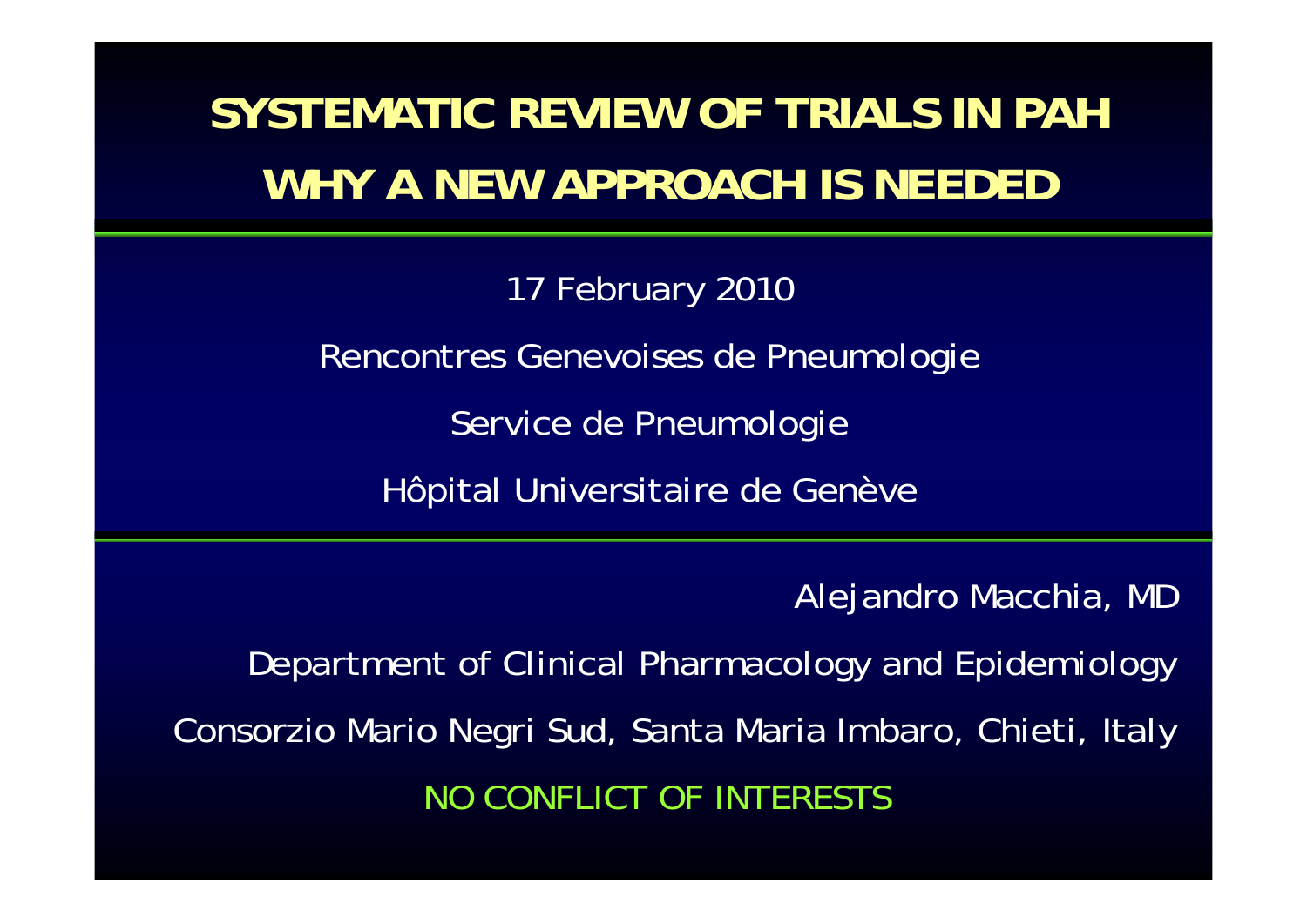#### **1. The state of the art**

### **2. The historical/pharmacological framework**

### **3. Key words for PAH**

- behind/beyond
- to look forwards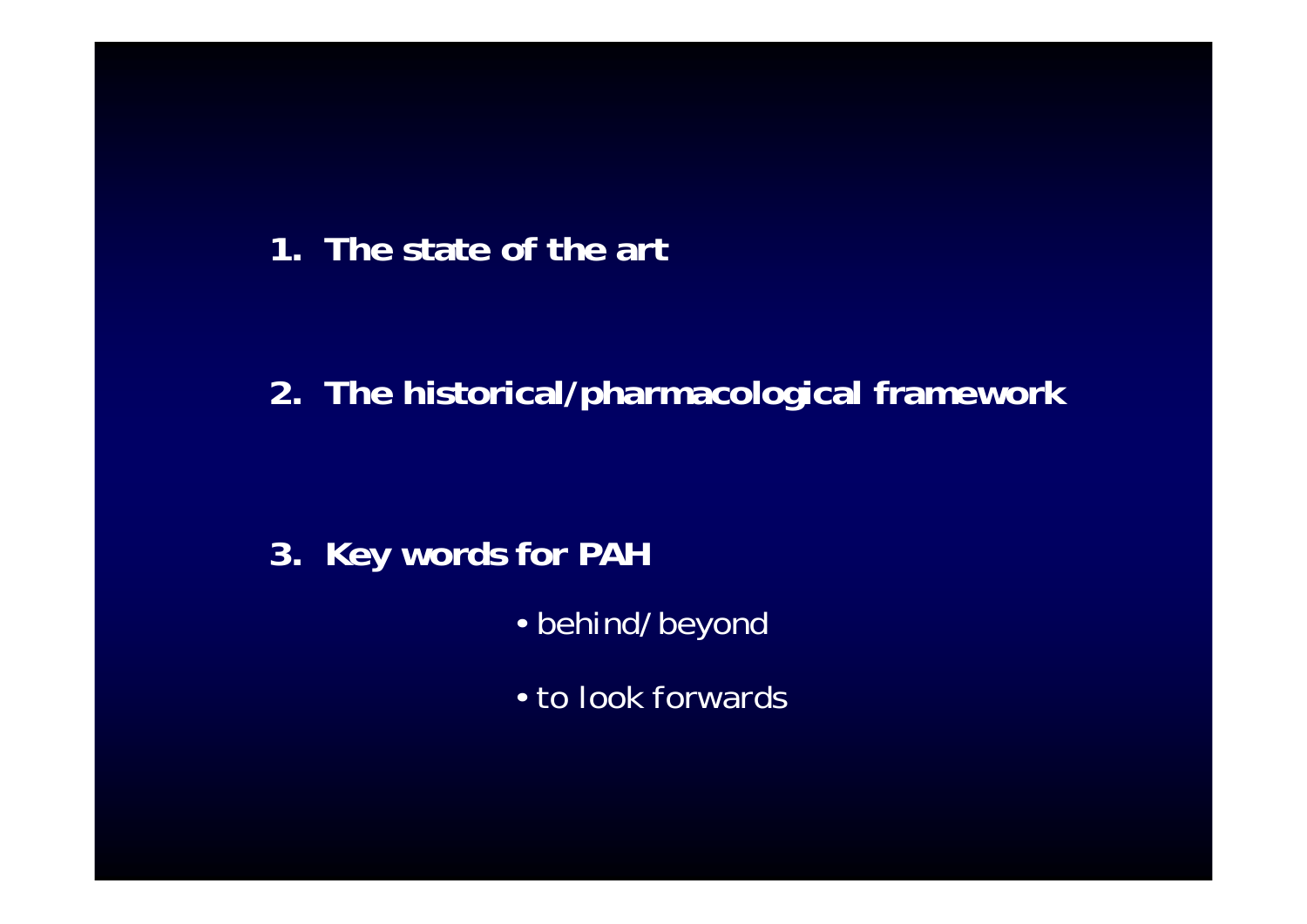**Figure 1** 



Weighted mean improvement of exercise capacity in patients allocated to experimental treatments as compared with control groups. There was significant heterogeneity only within the group of EPO reflecting the dispersion of results within this category.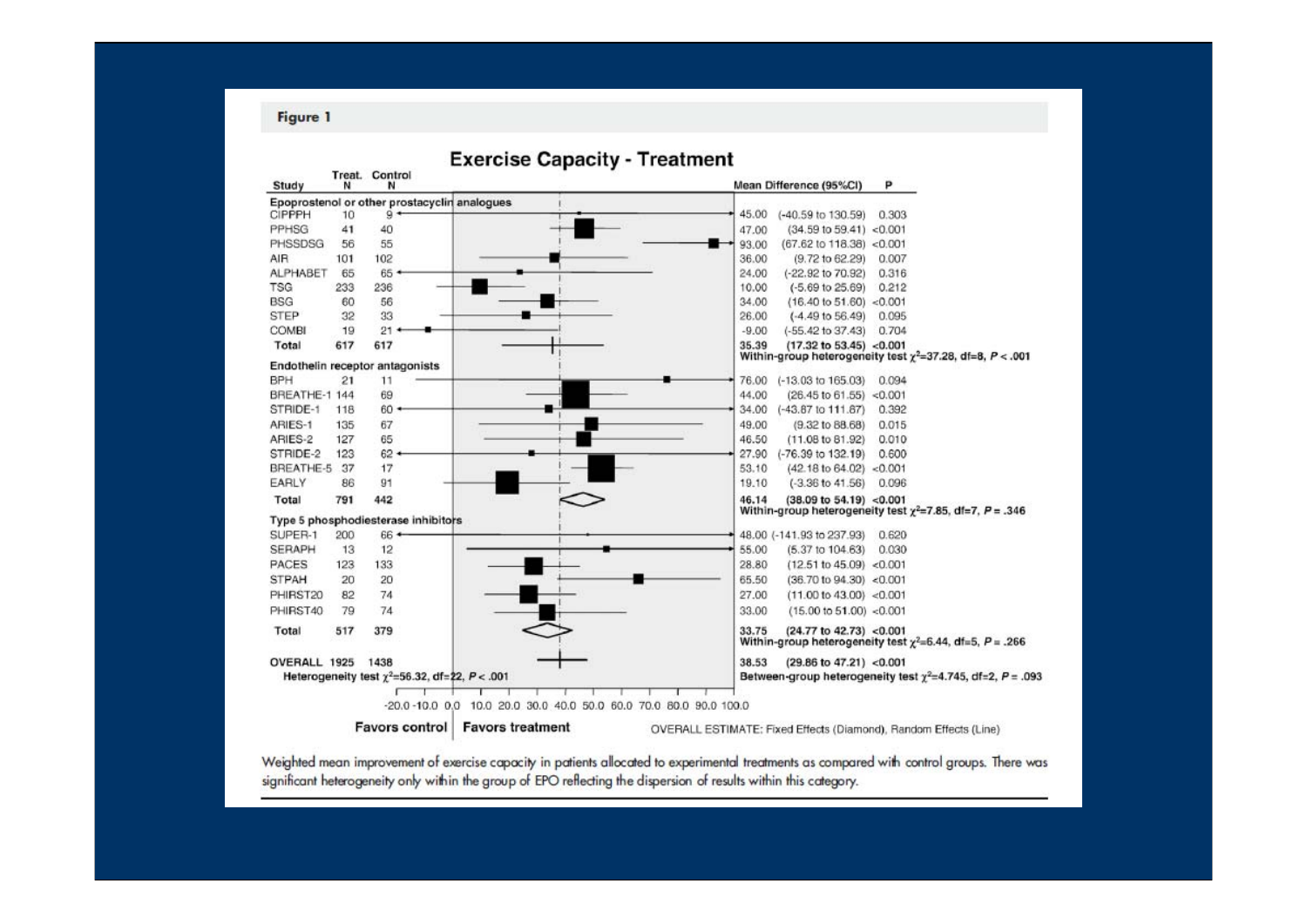#### **Treatment Control** Study Mean Difference (95%CI) P N N Epoprostenol or other prostacyclin analogues CIPPPH 10  $\theta$  $-7.48$   $(-14.47$  to  $-0.50)$ 0.036 PPHSG  $41$ 40  $-4.88$   $(-7.60 \text{ to } -2.16)$  $< 0.001$ PHSSDSG 56 55  $-5.49$   $(-7.34$  to  $-3.64)$  $< 0.001$ 102 AIR 101  $-4.19$   $(-5.23 \text{ to } -3.15)$  $< 0.001$ 28 **STEP** 29  $-3.06$   $(-4.66 \text{ to } -1.46)$  $< 0.001$ 237 237  $-4.25$   $(-5.00 \text{ to } -3.49)$  $< 0.001$ Total Within-group heterogeneity test  $\chi^2$ =4.89, df=4, P = .298 Endothelin receptor antagonists **BPH**  $-5.20$   $(-7.48$  to  $-2.91)$  $< 0.001$  $21$  $11$ 60 STRIDE-1 118  $-3.20$   $(-4.36$  to  $-2.04)$  $< 0.001$  $-2.40$   $(-4.36$  to  $-0.44)$ 0.017 BREATHE-2 22  $11$ Total 161 82  $-3.35$   $(-4.26$  to  $-2.43)$  $< 0.001$ Within-group heterogeneity test  $\chi^2$ =3.48, df=2, P = .178 Type 5 phosphodiesterase inhibitors SUPER-1 193 65  $-2.81$   $(-4.24$  to  $-1.37)$  $< 0.001$ 73 PACES  $-2.20$   $(-3.21$  to  $-1.19)$ 91  $< 0.001$ PHIRST20 17 19  $-3.18$   $(-4.72$  to  $-1.63)$  $< 0.001$ PHIRST40 19  $-4.89$   $(-0.33$  to  $5.04)$ 18 0.024 Total 319 176  $-2.40$   $(-3.23$  to  $-1.58)$  $< 0.001$ Within-group heterogeneity test  $\chi^2$ =0.46, df=1, P = .497 OVERALL 717  $-3.45$   $(-4.09$  to  $-2.81)$  $< 0.001$ 492 Between-group heterogeneity test  $\chi^2$ =10.22, df=2, P = .006 Heterogeneity test  $\chi^2$ =19.80, df=11 P = .048  $-10$   $-9$   $-8$   $-7$   $-6$   $-5$   $-4$   $-3$   $-2$   $-1$  0 1 2 **Favors treatment Favors control**

#### **Improvement PVR**

OVERALL ESTIMATE: Fixed Effects (Diamond), Random Effects (Line)

Improvement in PVR in patients allocated to experimental treatments as compared with control groups. Although the effect was statistically significant, it represents only a 6% fall from baseline in the treated patients.

#### **Figure 2**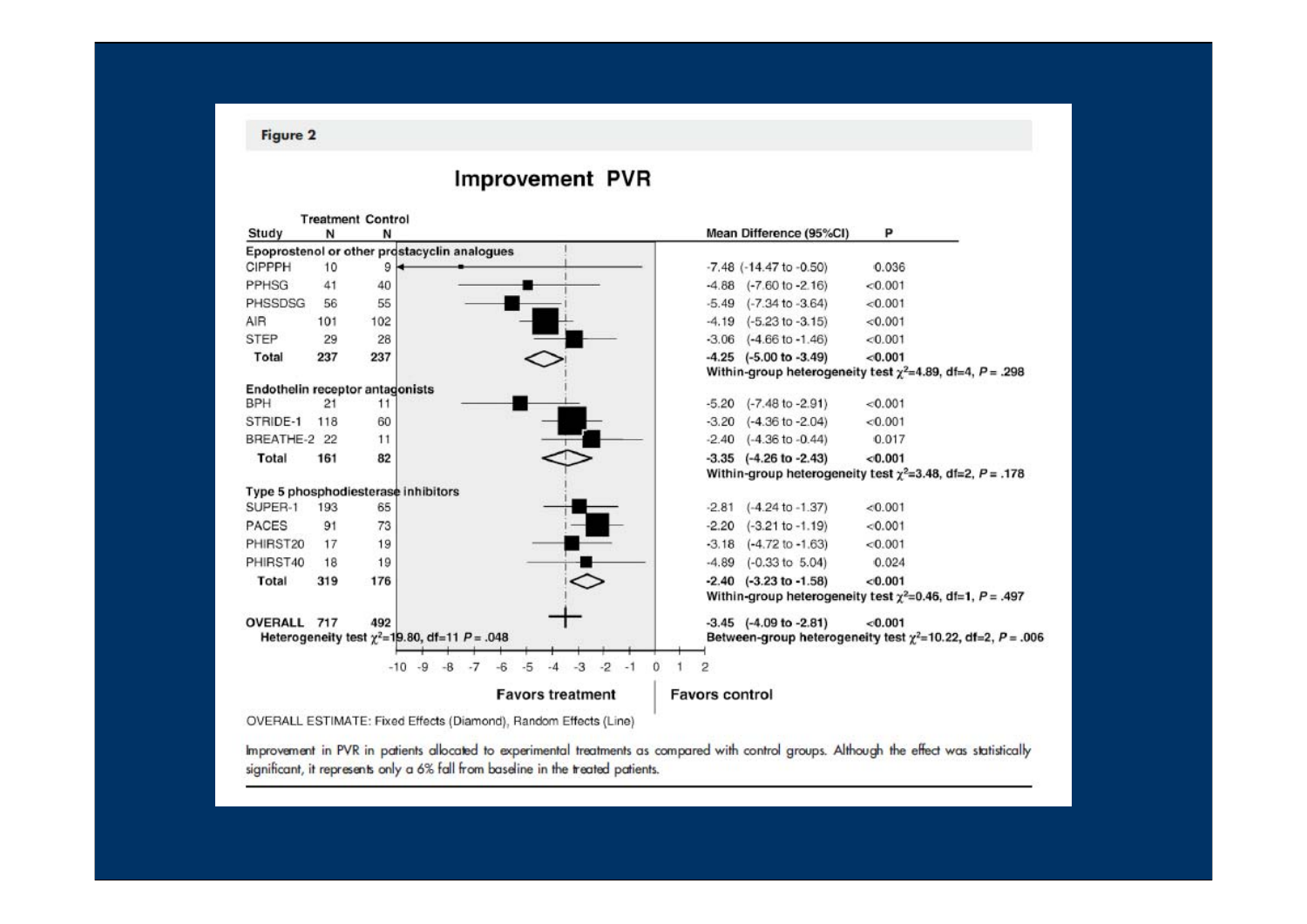Figure 3

|                 |        | <b>Treatment Control</b>            |                                                       | <b>Total Mortality - Treatment</b> |      |                            |                                                                  |
|-----------------|--------|-------------------------------------|-------------------------------------------------------|------------------------------------|------|----------------------------|------------------------------------------------------------------|
| Study           | n/N    | n/N                                 |                                                       |                                    |      | RR (95%CI)                 | P                                                                |
|                 |        |                                     | Epoprostenol or other prostacyclin analogues          |                                    |      |                            |                                                                  |
| CIPPPH          | 1/11   | 3/12                                |                                                       |                                    | 0.36 | $(0.04 \text{ to } 3.00)$  | 0.347                                                            |
| PPHSG           | 0/41   | 8/40                                |                                                       |                                    | 0.03 | $(0.00 \text{ to } 1.54)$  | 0.081                                                            |
| PHSSDSG         | 4/56   | 5/55                                |                                                       |                                    | 0.79 | (0.22 to 2.77)             | 0.708                                                            |
| AIR             | 1/101  | 4/102                               |                                                       |                                    | 0.25 | $(0.03 \text{ to } 2.22)$  | 0.215                                                            |
| ALPHABET        | 1/65   | 1/65                                |                                                       |                                    | 1.00 | (0.06 to 15.65)            | 1.000                                                            |
| <b>TSG</b>      | 9/233  | 10/236                              |                                                       |                                    | 0.91 | $(0.38$ to $2.20)$         | 0.837                                                            |
| BSG             | 1/60   | 2/56                                |                                                       |                                    | 0.47 | $(0.04 \text{ to } 5.01)$  | 0.529                                                            |
| STEP            | 0/35   | 0/32                                |                                                       |                                    | 0.92 | (0.00 to 229.29)           | 0.975                                                            |
| COMBI           | 0/19   | 0/21                                |                                                       |                                    | 1.10 | (0.00 to 272.43)           | 0.972                                                            |
| Total           | 17/621 | 33/619                              |                                                       |                                    | 0.66 | (0.36 to 1.21)             | 0.177                                                            |
|                 |        |                                     |                                                       |                                    |      |                            | Within-group heterogeneity test $\chi^2$ =4.23, df=8, P = .836   |
|                 |        | Endothelin receptor antagonists     |                                                       |                                    |      |                            |                                                                  |
| BPH             | 0/21   | 0/11                                |                                                       |                                    | 0.53 | (0.00 to 130.53)           | 0.823                                                            |
| BREATHE-1 1/144 |        | 2/69                                |                                                       |                                    | 0.24 | $(0.02 \text{ to } 2.60)$  | 0.240                                                            |
| STRIDE-1        | 1/118  | 0/60                                |                                                       |                                    | 2.55 | (0.04 to 184.96)           | 0.668                                                            |
| BREATHE-2       | 3/22   | 0/11                                |                                                       |                                    | 6.64 | (0.12 to 364.76)           | 0.354                                                            |
| ARIES-1         | 2/135  | 2/67                                |                                                       |                                    | 0.50 | $(0.07 \text{ to } 3.45)$  | 0.479                                                            |
| ARIES-2         | 2/127  | 3/65                                |                                                       |                                    | 0.34 | $(0.06 \text{ to } 1.99)$  | 0.232                                                            |
| STRIDE-2        | 0/123  | 2/62                                |                                                       |                                    | 0.06 | $(0.00 \text{ to } 3.46)$  | 0.171                                                            |
| BREATHE-5       | 0/37   | 0/17                                |                                                       |                                    | 0.47 | (0.00 to 115.87)           | 0.786                                                            |
| EARLY           | 1/93   | 1/92                                |                                                       |                                    | 0.99 | $(0.06 \text{ to } 15.58)$ | 0.994                                                            |
| Total           | 10/820 | 10/454                              |                                                       |                                    | 0.48 | $(0.19$ to $1.23)$         | 0.127                                                            |
|                 |        | Type 5 phosphodiesterase inhibitors |                                                       |                                    |      |                            | Within-group heterogeneity test $\chi^2$ =4.02, df=8, P = .856   |
| SUPER-1         | 3/207  | 1/70                                |                                                       |                                    | 1.01 | $(0.11$ to $9.60)$         | 0.990                                                            |
| SERAPH          | 1/14   | 0/12                                |                                                       |                                    | 4.31 | (0.06 to 295.30)           | 0.498                                                            |
| PACES           | 0/134  | 7/131                               |                                                       |                                    | 0.03 | $(0.00 \text{ to } 1.80)$  | 0.095                                                            |
| PHIRST20        | 1/82   | 1/82                                |                                                       |                                    | 1.00 | (0.06 to 15.72)            | 1.000                                                            |
| PHIRST40        | 0/79   | 1/82                                |                                                       |                                    | 0.21 | (0.00 t0 15.04)            | 0.472                                                            |
| Total           | 5/516  | 10/377                              |                                                       |                                    | 0.65 | $(0.16$ to $2.67)$         | 0.552                                                            |
|                 |        |                                     |                                                       |                                    |      |                            | Within-group heterogeneity test $\chi^2$ =3.41, df=4, P = .492   |
| OVERALL 32/1957 |        | 53/1450                             |                                                       |                                    | 0.61 | $(0.38 \text{ to } 0.98)$  | 0.041                                                            |
|                 |        |                                     | Heterogeneity test $\gamma^2$ =11.98, df=22, P = .958 |                                    |      |                            | Between-group heterogeneity test $\chi^2$ =0.33, df=2, P = .850  |
|                 |        |                                     |                                                       |                                    |      |                            |                                                                  |
|                 |        |                                     | 0.5<br>0.0                                            | 1.5<br>1.0<br>2.0                  |      |                            |                                                                  |
|                 |        |                                     | <b>Favors treatment</b>                               | <b>Favors control</b>              |      |                            | OVERALL ESTIMATE: Fixed Effects (Diamond), Random Effects (Line) |

Cumulative estimate of death in active treatment groups as compared with control groups. The pooled effect of all treatments was a reduction of<br>39% (2% to 62%) in all-cause mortality. When considering the cumulative effect

significant reduction in all-cause mortality.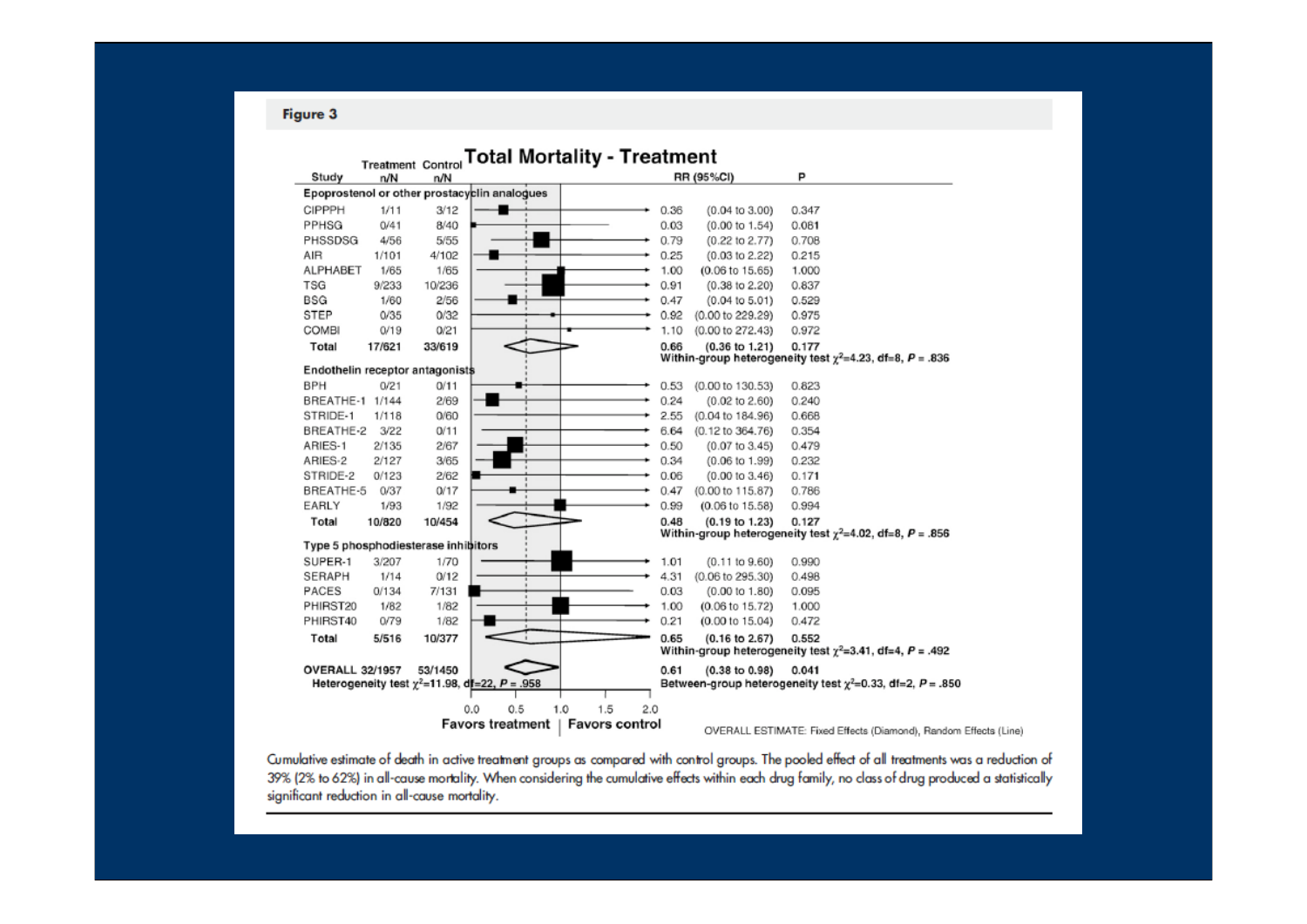**Figure 5** 

#### **Total Mortality - Functional class**



Benefit of tested treatments on mortality in trials including and excluding patients in functional class IV.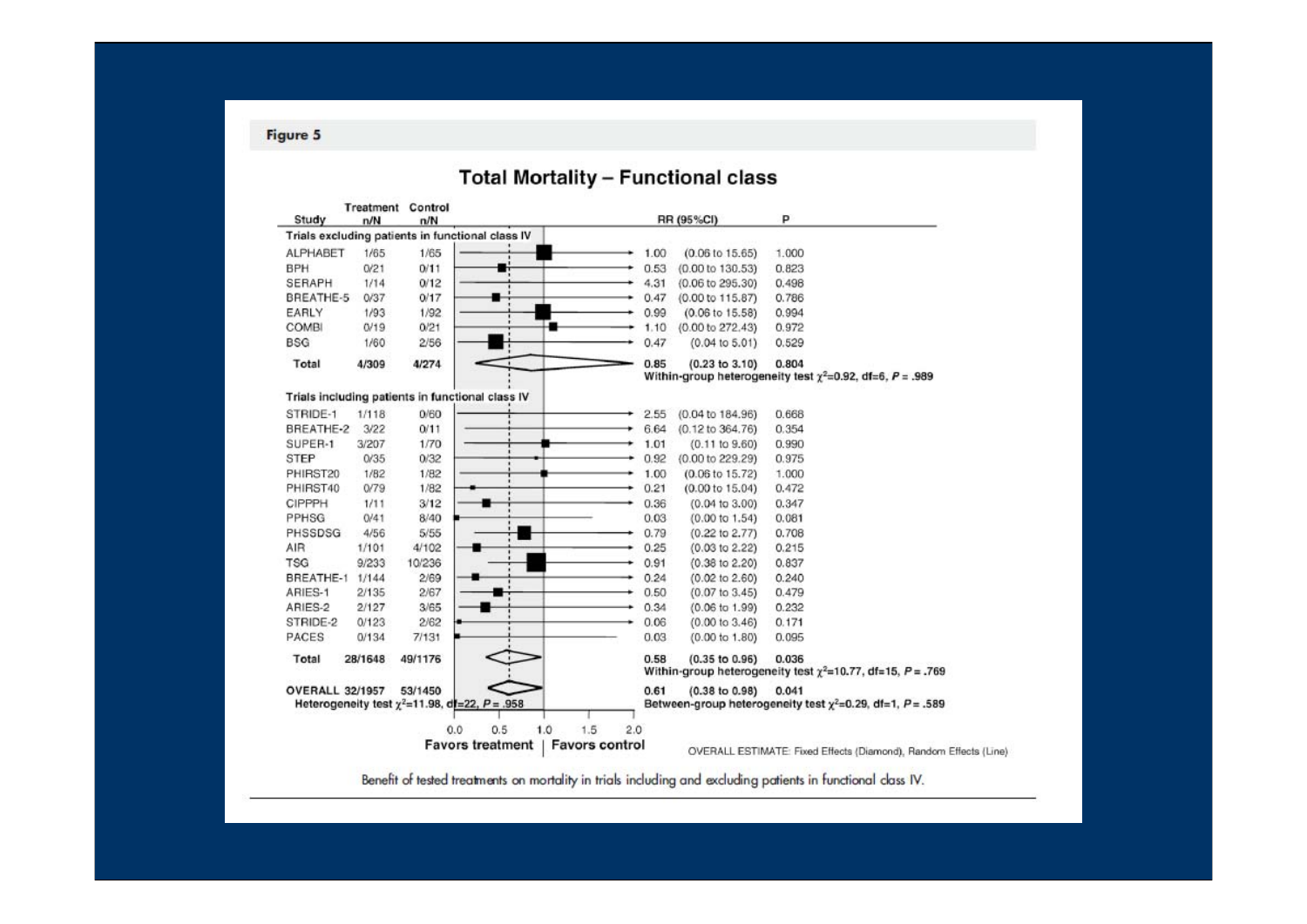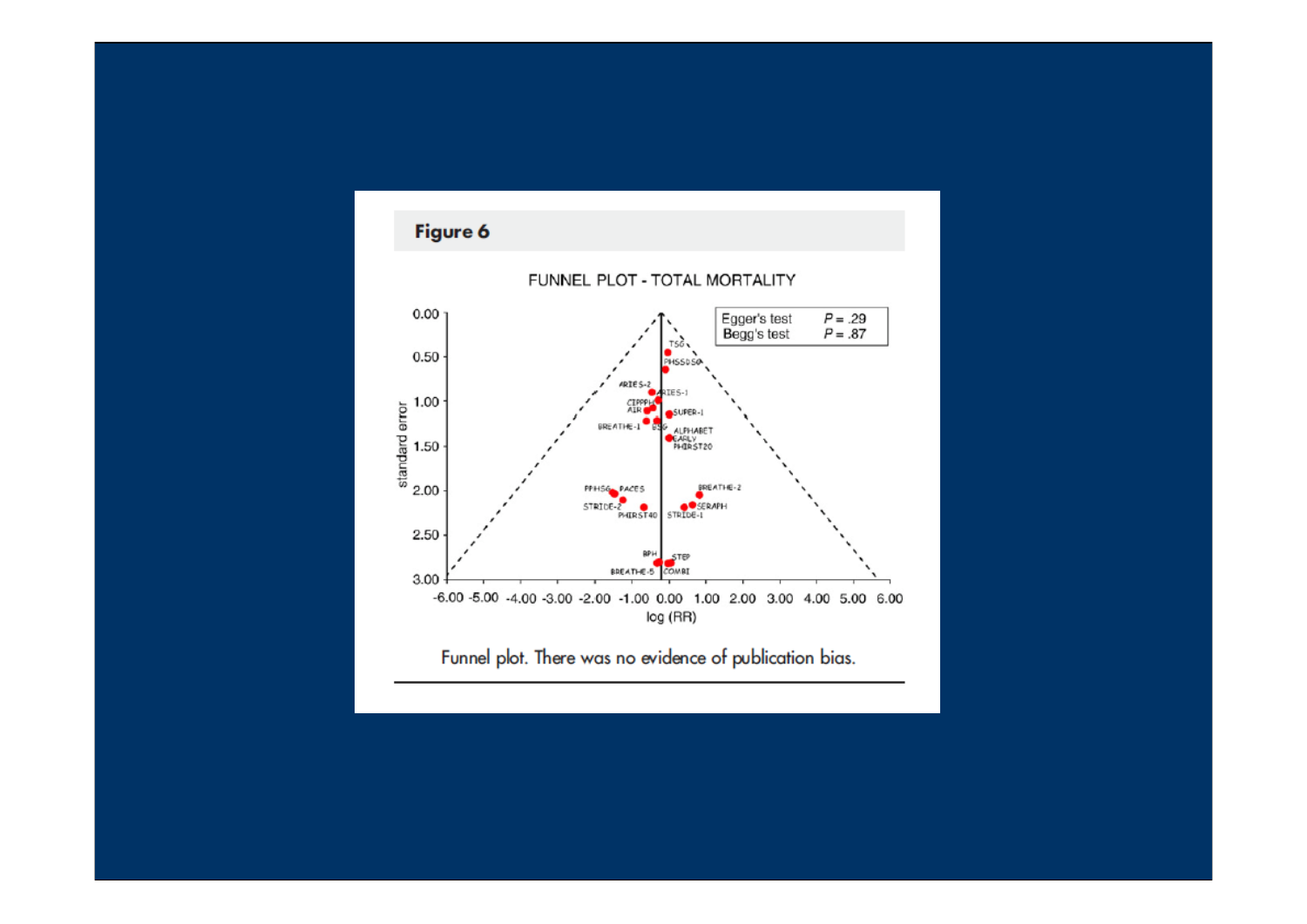

Relation between baseline walking distance and mortality during follow-up. The relationship was linear for those who exercised less than 340 m.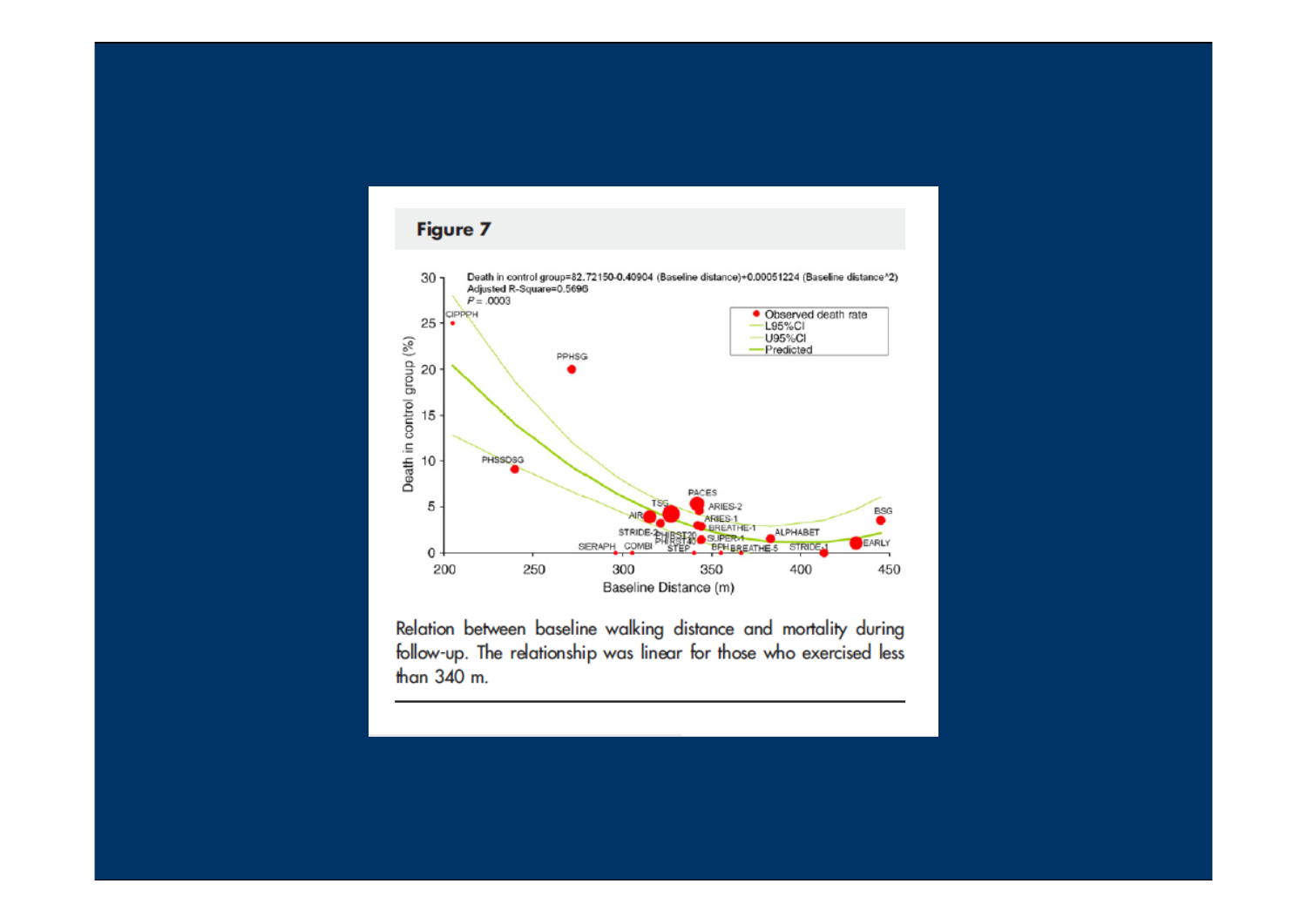

Relation between the degree of improvement in exercise capacity and the reduction of death. There was no difference in the change in 6MW between the classes of agents or among patients with advanced disease.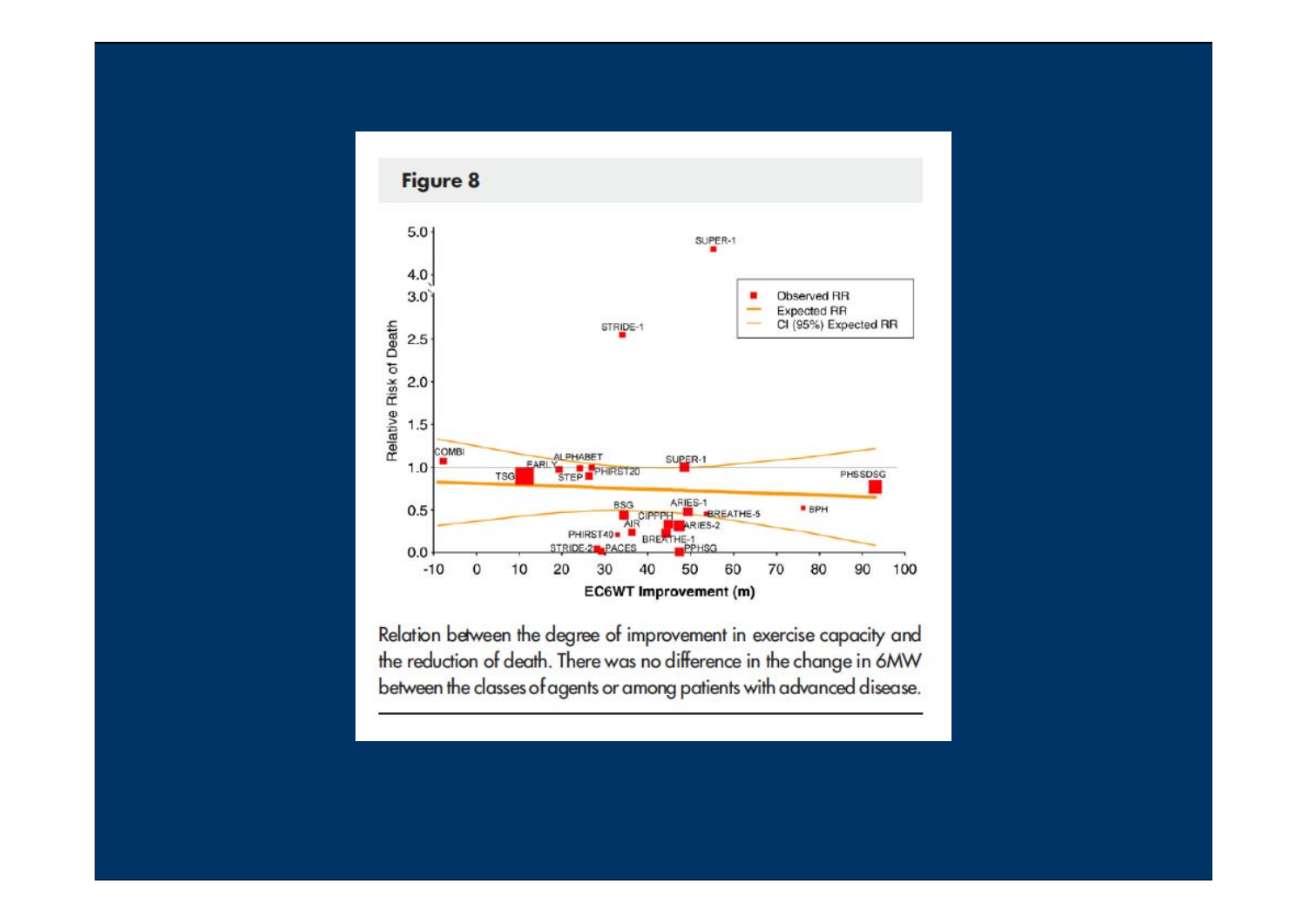## **SYSTEMATIC REVIEW OF TRIALS IN PAH** EPO & PCA TRIALS (9; n=1,241)

| <b>Trial</b>        | N   | <b>ACRONYSM</b> |                 |
|---------------------|-----|-----------------|-----------------|
| <b>Rubin (1990)</b> | 23  |                 | Epoprostenol    |
| Barst (1996)        | 81  | <b>PPHSG</b>    | Epoprostenol    |
| Badesch (2000)      | 111 |                 | Epoprostenol    |
| Olschewski (2002)   | 203 | <b>AIR</b>      | <b>Iloprost</b> |
| Galiè (2002)        | 130 | <b>ALPHABET</b> | Beraprost       |
| Simmoneau (2002)    | 470 | <b>TSG</b>      | Treprostinil    |
| Barst (2003)        | 116 | <b>BSG</b>      | Beraprost       |
| McLaughlin          | 67  | <b>STEP</b>     | <b>Iloprost</b> |
| Hoeper              | 40  | <b>COMBI</b>    | <b>Iloprost</b> |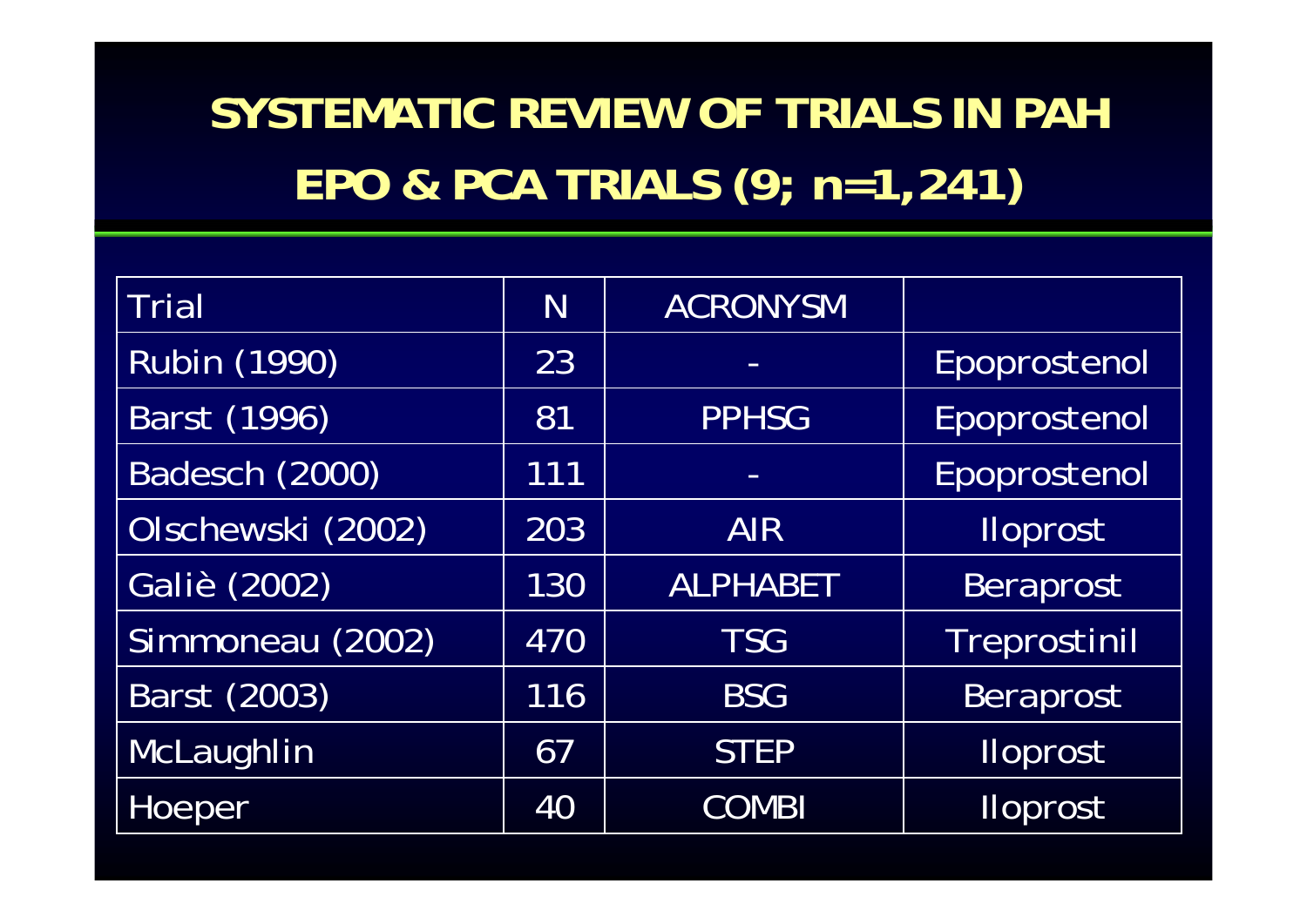# **SYSTEMATIC REVIEW OF TRIALS IN PAH ETRA TRIALS (9; n=1,274)**

| <b>Trial</b>        | N   | ACRONYSM          |                 |
|---------------------|-----|-------------------|-----------------|
| Channick (2001)     | 32  | <b>BPH</b>        | <b>Bosentan</b> |
| <b>Rubin (2002)</b> | 213 | <b>BREATHE -1</b> | <b>Bosentan</b> |
| Barst (2003)        | 178 | <b>STRIDE-1</b>   | Sitaxentan      |
| Humbert (2004)      | 33  | <b>BREATHE-2</b>  | EPO + Bosentan  |
|                     |     |                   | <b>EPO</b>      |
| Galiè (2008)        | 202 | <b>ARIES 1</b>    | Ambrisentan     |
| Galiè (2008)        | 192 | <b>ARIES 2</b>    | Ambrisentan     |
| Barst (2006)        | 185 | <b>STRIDE 2</b>   | Sitaxentan      |
| Galiè (2006)        | 54  | <b>BREATHE 5</b>  | <b>Bosentan</b> |
| Galiè (2008)        | 185 | <b>EARLY</b>      | <b>Bosentan</b> |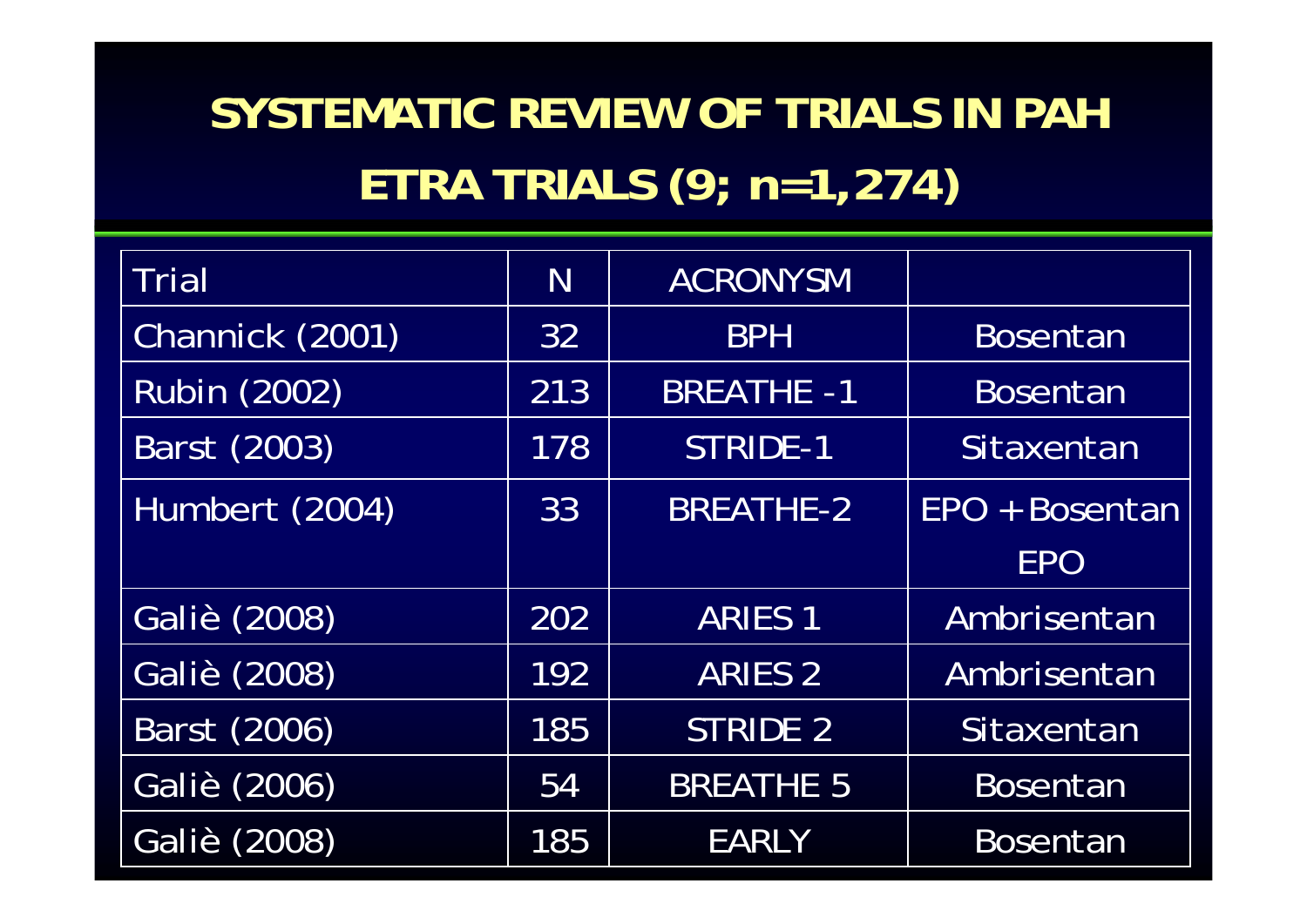## SYSTEMATIC REVIEW OF TRIALS IN PAH PDT51 TRIALS (8; n=1,004)

| <b>Trial</b>   | N   | <b>ACRONYSM</b> |                       |
|----------------|-----|-----------------|-----------------------|
| Ghofrani       | 30  | S and ISPH      | Sildenafil            |
|                |     |                 | Sildenafil + Iloprost |
| Ghofrani       | 16  | <b>SLFPH</b>    | Sildenafil            |
|                |     |                 | <b>EPO</b>            |
| Sastry         | 22  | <b>SPPH</b>     | Sildenafil            |
| Galié          | 278 | <b>SUPER-1</b>  | Sildenafil            |
| <b>Wilkins</b> | 26  | <b>SERAPH</b>   | Sildenafil            |
|                |     |                 | <b>Bosentan</b>       |
| Simmonneau     | 267 | <b>PACES</b>    | EPO + Sildenafil      |
|                |     |                 | <b>EPO</b>            |
| Singh          | 40  | <b>STPAH</b>    | Sildenafil            |
| Galié          | 164 | PHIRST20        | <b>Tadalafil</b>      |
| Galié          | 161 | PHIRST40        | Tadalafil             |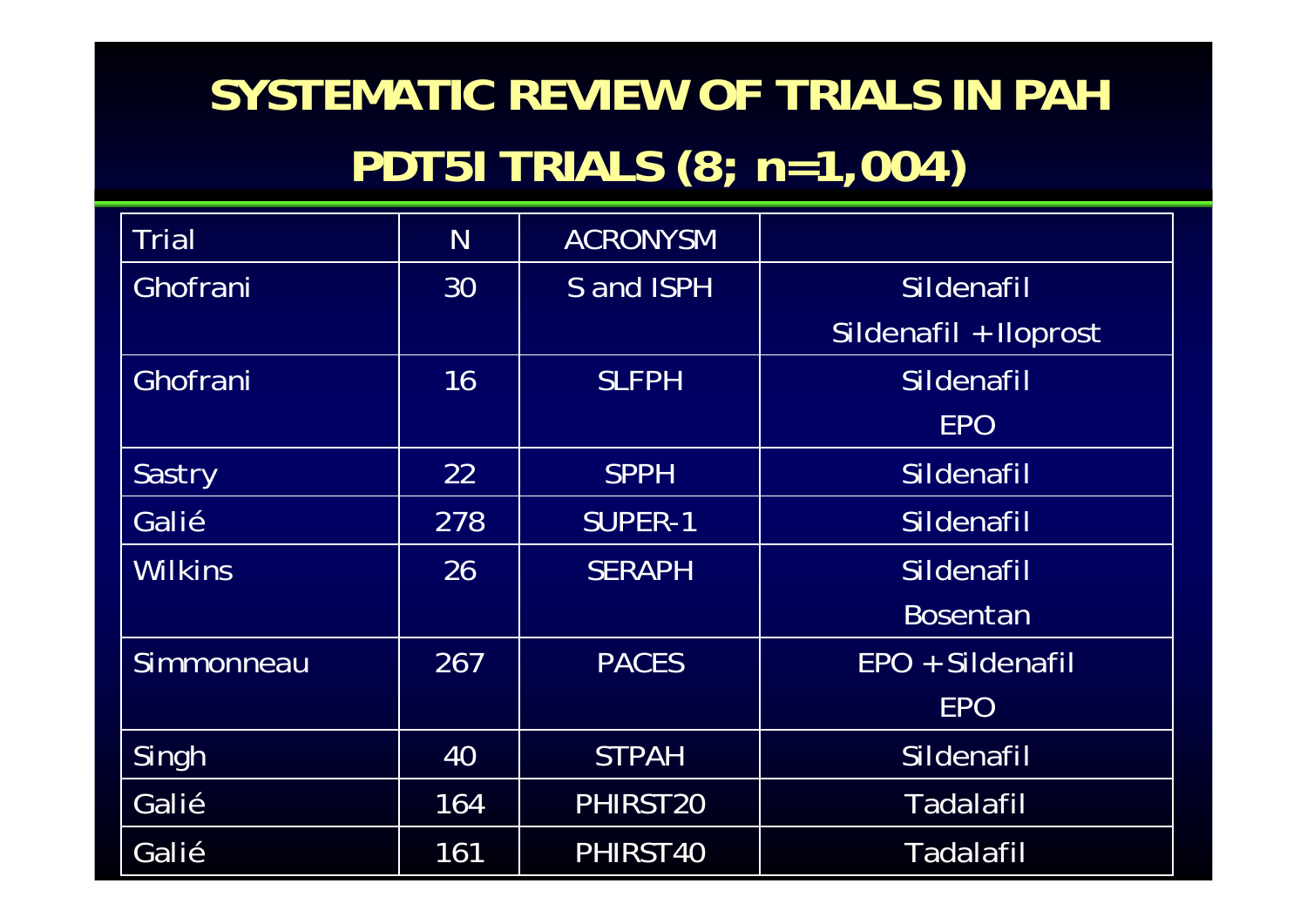| Trial             | ${\sf N}$ | <b>ACRONYSM</b>    |            |
|-------------------|-----------|--------------------|------------|
| Rubin (1990)      | 23        |                    | <b>NO</b>  |
| Barst (1996)      | 81        | <b>PPHSG</b>       | <b>NO</b>  |
| Badesch (2000)    | 111       |                    | <b>NO</b>  |
| Olschewski (2002) | 203       | <b>AIR</b>         | <b>NO</b>  |
| Galiè (2002)      | 130       | <b>ALPHABET</b>    | <b>NO</b>  |
| Simmoneau (2002)  | 470       | <b>TSG</b>         | <b>NO</b>  |
| Barst (2003)      | 116       | <b>BSG</b>         | <b>YES</b> |
| McLaughlin        | 67        | <b>STEP</b>        | <b>NO</b>  |
| Hoeper            | 40        | <b>COMBI</b>       | <b>NO</b>  |
| Channick (2001)   | 32        | <b>BPH</b>         | <b>NO</b>  |
| Rubin (2002)      | 213       | <b>BREATHE -1</b>  | <b>NO</b>  |
| Barst (2003)      | 178       | STRIDE-1           | <b>NO</b>  |
| Humbert (2004)    | 33        | <b>BREATHE-2</b>   | <b>NO</b>  |
| Galiè (2008)      | 202       | <b>ARIES1</b>      | <b>NO</b>  |
| Galiè (2008)      | 192       | ARIES <sub>2</sub> | <b>NO</b>  |
| Barst (2006)      | 185       | <b>STRIDE 2</b>    | <b>NO</b>  |
| Galiè (2006)      | 54        | <b>BREATHE 5</b>   | <b>NO</b>  |
| Galiè (2008)      | 185       | <b>EARLY</b>       | <b>NO</b>  |
|                   |           |                    |            |
| Ghofrani          | 30        | S and ISPH         | <b>NO</b>  |
| Ghofrani          | 16        | <b>SLFPH</b>       | <b>NO</b>  |
| Sastry            | 22        | <b>SPPH</b>        | <b>NO</b>  |
| Galié             | 278       | SUPER-1            | <b>NO</b>  |
| <b>Wilkins</b>    | 26        | <b>SERAPH</b>      | <b>NO</b>  |
| Simmonneau        | 267       | <b>PACES</b>       | <b>NO</b>  |
| Singh             | 40        | <b>STPAH</b>       | <b>NO</b>  |
| Galié             | 164       | PHIRST20           | <b>NO</b>  |
| Galié             | 161       | PHIRST40           | <b>NO</b>  |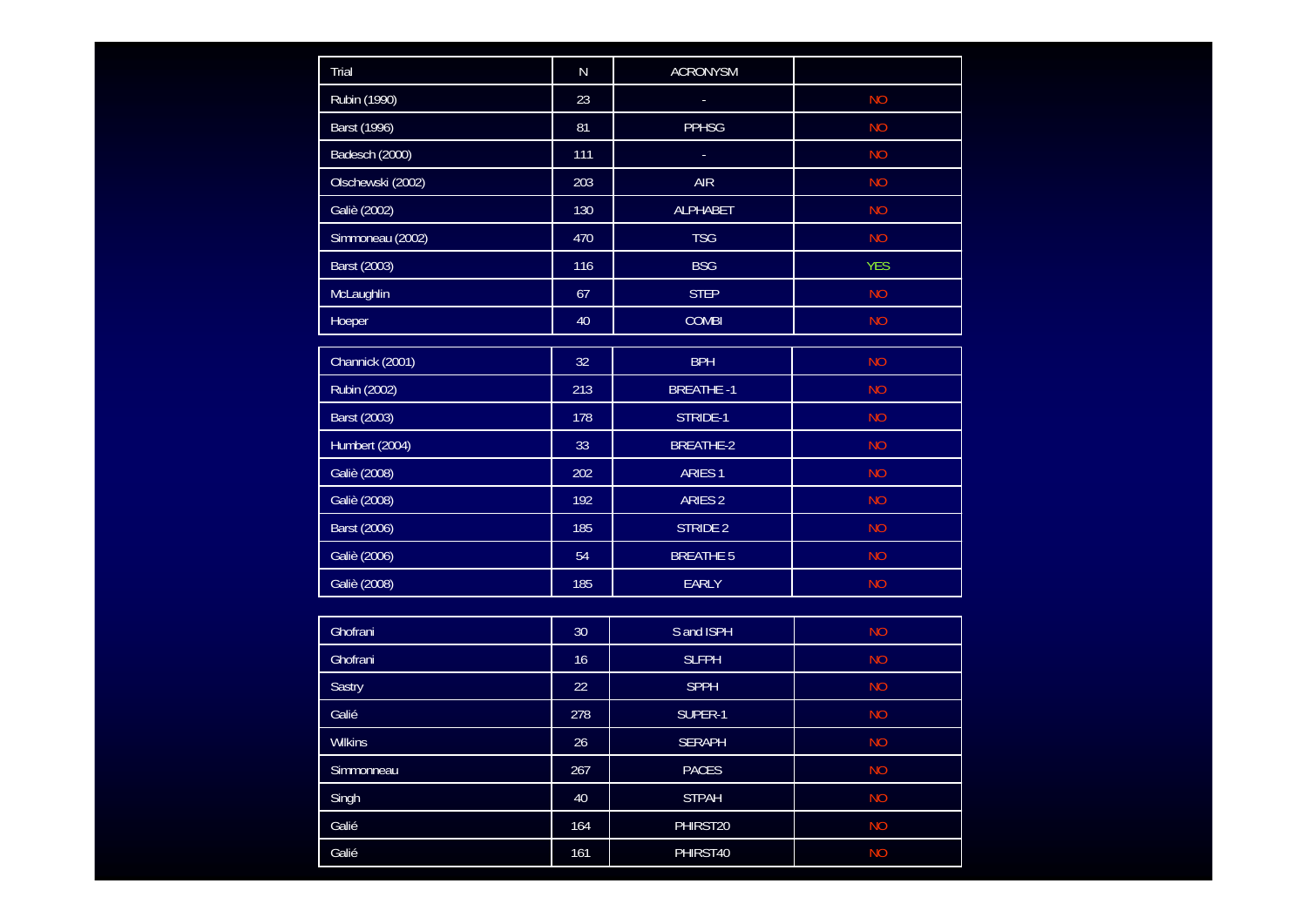## **WHAT (OUTCOMES) RCT TESTED ?**

| 100%   | 1 / 26 CLINICAL (<5%)          |
|--------|--------------------------------|
| 90%    | 2 / 26 Other non clinical (8%) |
| 80%    | 4 / 26 Haemodynamics (15%)     |
| 70%    |                                |
| 60%    |                                |
| 50%    |                                |
| 40%    | 19 / 26 Exercise Capacity      |
| $30\%$ | (73%)                          |
| 20%    |                                |
| 10%    |                                |
|        |                                |

**Contract**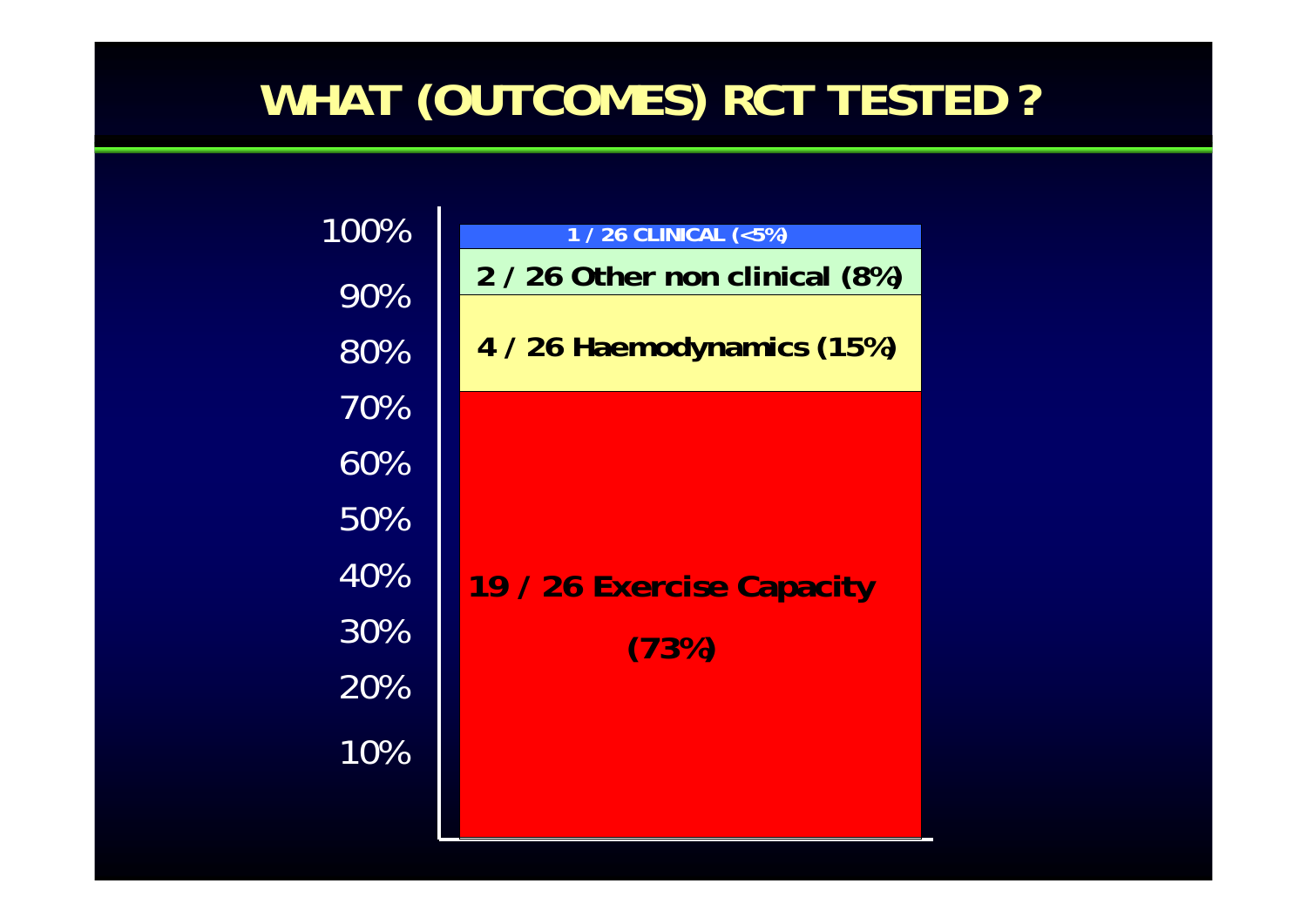### **WHAT WAS THE DURATION OF RCT ?**

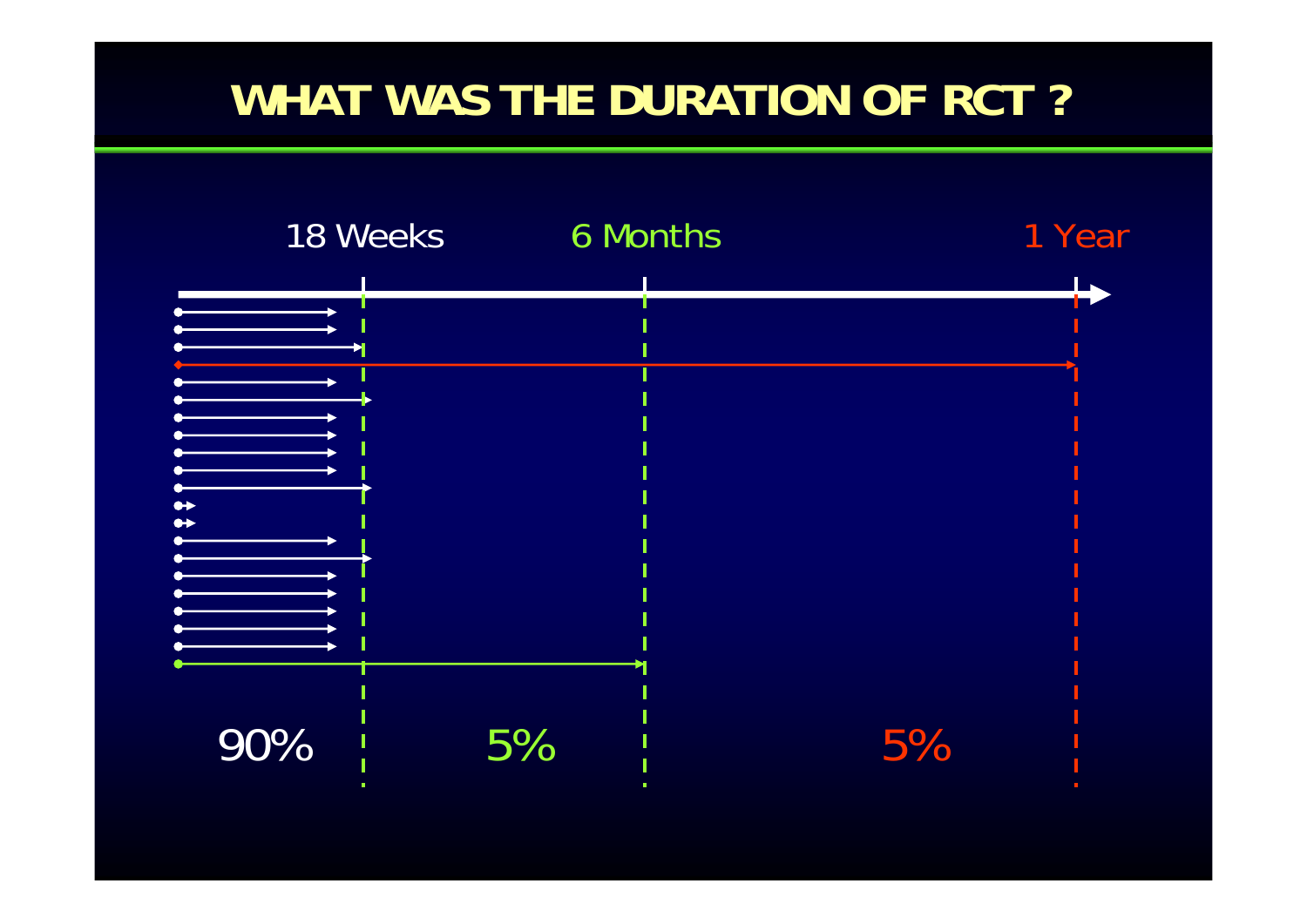#### **The only trial that address mortality as a primary point failed to demonstrate any benefit**

|                                                                        | <b>BERAPROST</b>                                           | <b>PLACEBO</b>              | P     |
|------------------------------------------------------------------------|------------------------------------------------------------|-----------------------------|-------|
| <b>MONTH 3</b><br>Death<br><b>Rescue</b><br><b>Desaturation</b>        | 0/60<br>$\overline{0}$<br>$\overline{0}$<br>$\overline{0}$ | 3/56<br>U<br>$\overline{2}$ | 0.109 |
| <b>MONTH 6</b><br>Death<br><b>Rescue</b><br><b>Desaturation</b>        | 1/60<br>$\Omega$<br>$\Omega$                               | 11 / 56<br>2<br>6<br>3      | 0.002 |
| <b>MONTH 9</b><br><b>Death</b><br><b>Rescue</b><br><b>Desaturation</b> | 8/60<br>4<br>$\overline{3}$                                | 15/56<br>2<br>6             | 0.102 |
| <b>MONTH 12</b><br>Death<br><b>Rescue</b><br><b>Desaturation</b>       | 10/56<br>5                                                 | 15 / 52<br>6                | 0.254 |

Barst RJ.JACC 2003;41:2119-25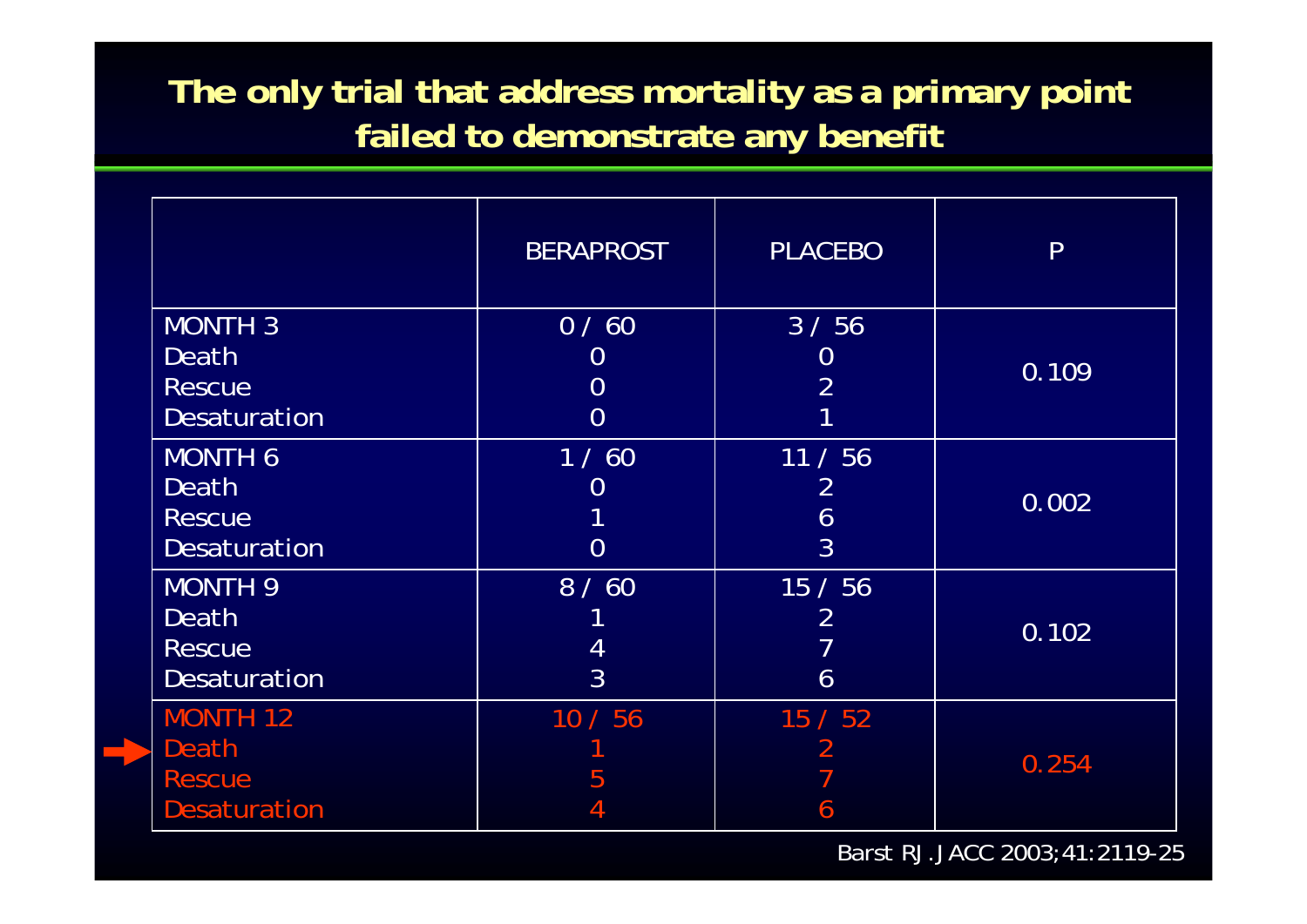## If they would studied excercise capacity at 3-6 months, probably Beraprost would be approved it

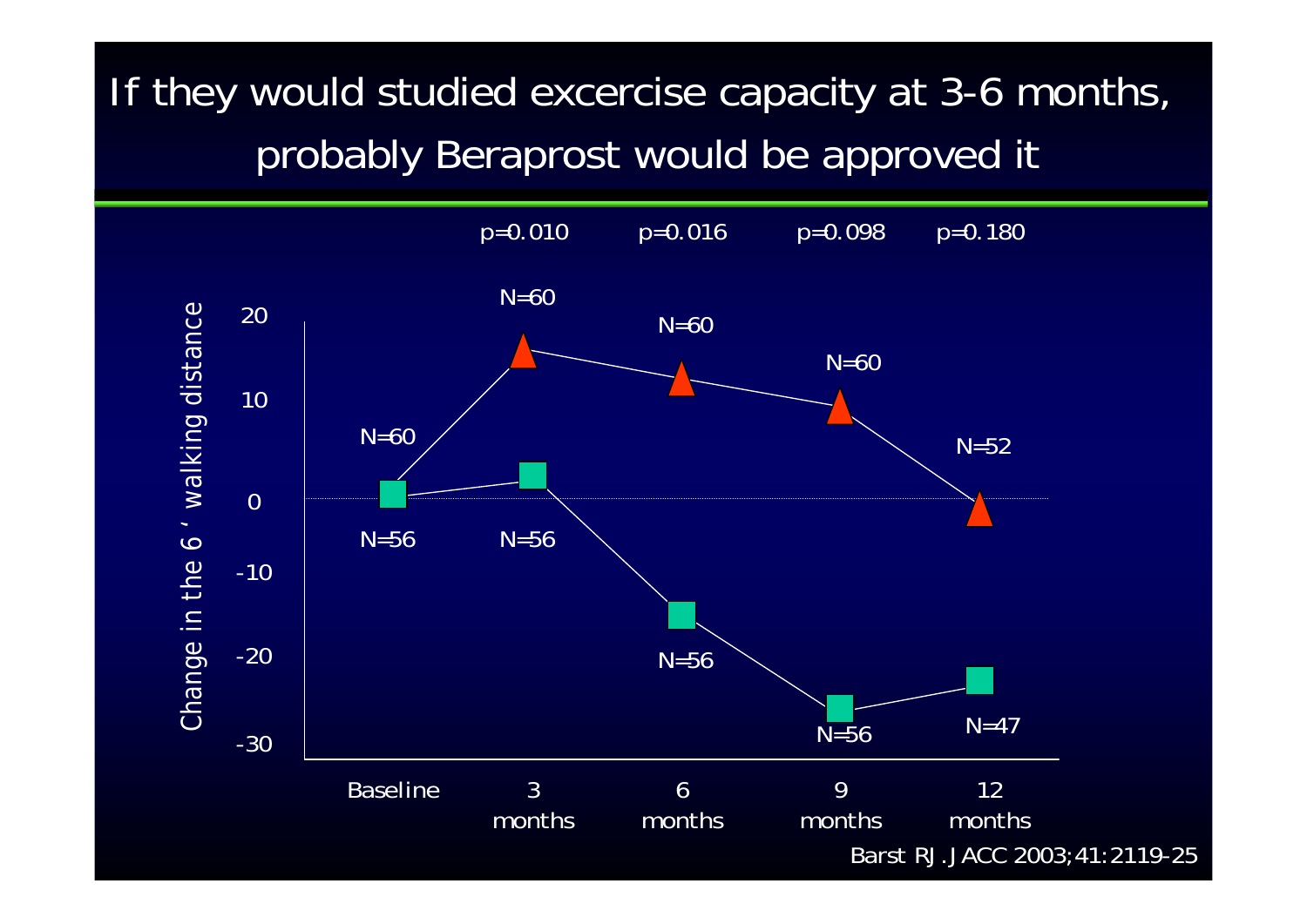#### **Key words**

**Behind/beyond**

- **1. Rare diseases: incidence, prevalence, clinically oriented epidemiology**
- **2. Problem** *vs* **drug oriented trials**
- **3. Registration requirements** *vs* **clinical relevance**
- **4. Science** *vs* **ethics**